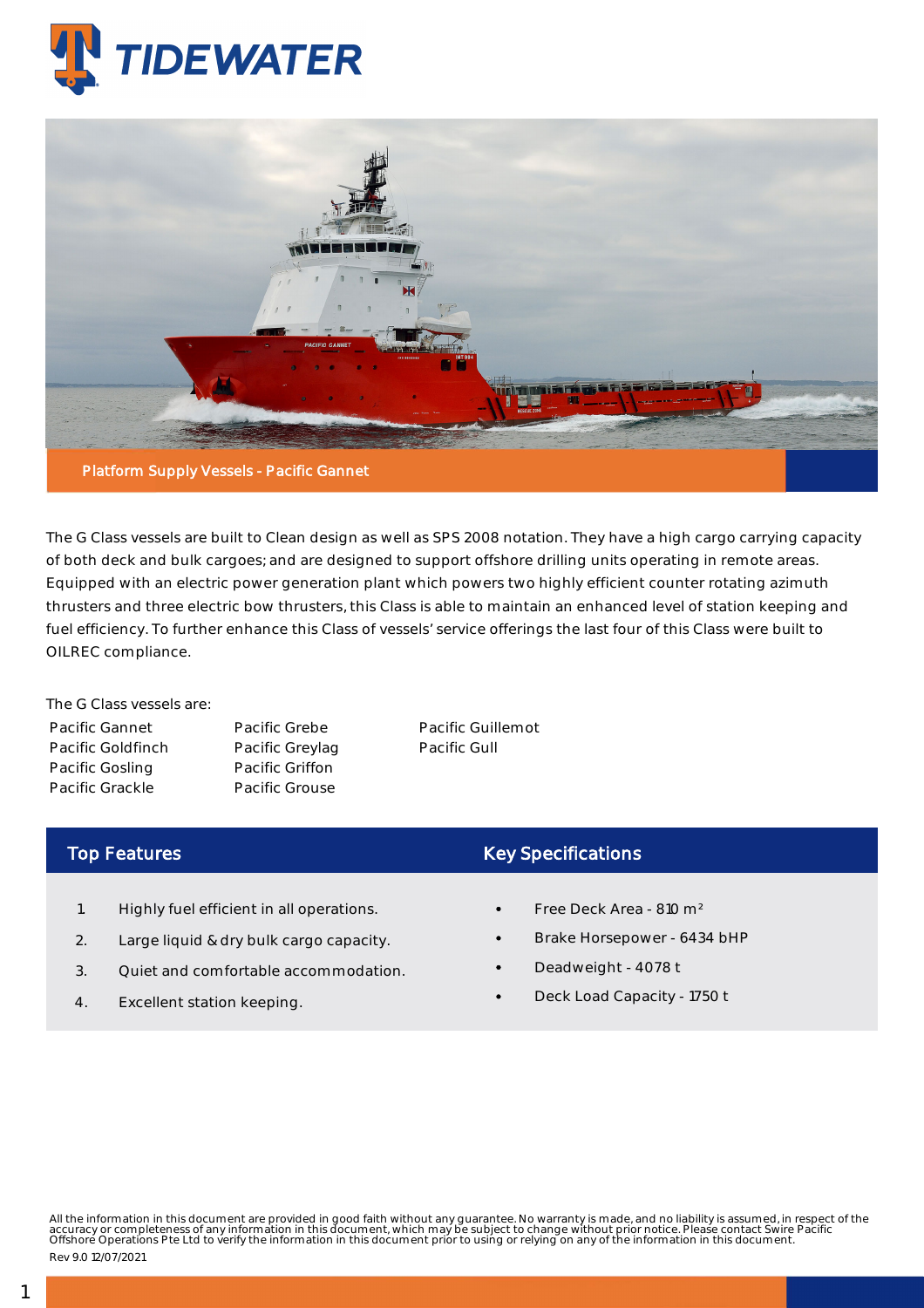



| General Information      |                                                                                                   |  |  |  |  |  |
|--------------------------|---------------------------------------------------------------------------------------------------|--|--|--|--|--|
| <b>Vessel Name</b>       | Pacific Gannet                                                                                    |  |  |  |  |  |
| Built                    | Japan Marine United<br>Corporation, September 2014                                                |  |  |  |  |  |
| Flag                     | Singapore                                                                                         |  |  |  |  |  |
| Call Sign                | 9VFJ7                                                                                             |  |  |  |  |  |
| IMO No.                  | 9666883                                                                                           |  |  |  |  |  |
| Classification           |                                                                                                   |  |  |  |  |  |
| <b>Class Notation</b>    | DNV-GL +1A1 Fire fighter(I)<br>Offshore service<br>vessel(Supply) Clean<br>DYNPOS(AUTR) EO SF SPS |  |  |  |  |  |
| <b>Dimensions</b>        |                                                                                                   |  |  |  |  |  |
| Length (LOA)             | 84.65 m                                                                                           |  |  |  |  |  |
| Beam                     | 18.0 m                                                                                            |  |  |  |  |  |
| Summer Draft             | 6.43 m                                                                                            |  |  |  |  |  |
| Deadweight @ SummerDraft | 4078 t                                                                                            |  |  |  |  |  |
| GT                       | 3585                                                                                              |  |  |  |  |  |
| <b>Deck Capacities</b>   |                                                                                                   |  |  |  |  |  |
| Deck Load Capacity       | 1750 t                                                                                            |  |  |  |  |  |
| Deck Strength            | 10 t/m <sup>2</sup> (Approx -5 to 25<br>Frame)<br>$5$ t/m <sup>2</sup> (Approx 25 to 70<br>Frame) |  |  |  |  |  |
| Free Deck Area           | $810 \; \mathrm{m}^2$                                                                             |  |  |  |  |  |
| Length x Width           | 54 x 15 m                                                                                         |  |  |  |  |  |
| <b>Tank Capacities</b>   |                                                                                                   |  |  |  |  |  |
| Base Oil                 | 191 m <sup>3</sup> (Dedicated)                                                                    |  |  |  |  |  |
| <b>NLS</b>               | 763 m <sup>3</sup> (Multiuse Tanks)                                                               |  |  |  |  |  |
| Brine / Mud              | See NLS                                                                                           |  |  |  |  |  |
| Drill / Ballast Water    | 1753 m <sup>3</sup> (Dedicated tanks)                                                             |  |  |  |  |  |
| Dry Bulk                 | 319 m <sup>3</sup> (In 5 dedicated tanks)                                                         |  |  |  |  |  |
| Fresh Water              | 684 m <sup>3</sup> (Dedicated tanks)                                                              |  |  |  |  |  |

| <b>Fuel Dedicated</b>      | See Ship Fuel and Cargo Fuel<br>dedicated                                                                                                                                |  |  |  |  |
|----------------------------|--------------------------------------------------------------------------------------------------------------------------------------------------------------------------|--|--|--|--|
| <b>Fuel Total</b>          | See Ship Fuel and Cargo Fuel<br>dedicated                                                                                                                                |  |  |  |  |
| Tank Capacities Details    | Refer to Tank Capacities<br>Table                                                                                                                                        |  |  |  |  |
| Drilling Brine             | See NLS                                                                                                                                                                  |  |  |  |  |
| Oil Recovery               | N/A                                                                                                                                                                      |  |  |  |  |
| Ship Fuel Dedicated        | 302 m <sup>3</sup> (Dedicated tanks)                                                                                                                                     |  |  |  |  |
| Ship Fuel Total            | 893 m <sup>3</sup> (Multiuse tanks)                                                                                                                                      |  |  |  |  |
| Cargo Fuel Dedicated       | $797 \text{ m}^3$                                                                                                                                                        |  |  |  |  |
| Cargo Fuel Total           | 969 m <sup>3</sup> (Multiuse tanks)                                                                                                                                      |  |  |  |  |
| <b>Ballast Water</b>       | 1753 m <sup>3</sup> (Dedicated tanks)                                                                                                                                    |  |  |  |  |
| <b>Drill Water</b>         | 1753 m <sup>3</sup> (Dedicated tanks)                                                                                                                                    |  |  |  |  |
| Special Liquids            | N/A                                                                                                                                                                      |  |  |  |  |
| Propulsion                 |                                                                                                                                                                          |  |  |  |  |
| Main Generator             | 2 x Diesel/Gen<br>approximately, 1720 eKw<br>(2150 kVA), 690v, 60 Hz each<br>2 x Diesel/Gen<br>approximately, 680 eKw (850<br>KVA), 690v, 60 Hz each<br>Total - 6434 bHP |  |  |  |  |
| <b>Propulsion Thruster</b> | 2 x Azimuth thrusters at<br>2000 kW                                                                                                                                      |  |  |  |  |
| Thruster                   | 3 x Bow tunnel 730 ekW /<br>979 bHP                                                                                                                                      |  |  |  |  |
| <b>Deck Equipment</b>      |                                                                                                                                                                          |  |  |  |  |
| Capstans                   | 2 x 10 t pull at approx. 0-20<br>m/min. 100 m of 18 mm wire                                                                                                              |  |  |  |  |
| <b>Tugger Winches</b>      | 2 x Brake capacity @ 20 t<br>Duty drum nominal pull 10<br>tonnes @ 0-20 m/min                                                                                            |  |  |  |  |
| <b>Provision Crane</b>     | Working radius Max = 14 m<br>Min = 2.5 m<br>$SWL = 5t$                                                                                                                   |  |  |  |  |
| Performance & Economy      |                                                                                                                                                                          |  |  |  |  |
| <b>Economical Speed</b>    | Approx. 8 m <sup>3</sup> /day @ 10 knots                                                                                                                                 |  |  |  |  |

All the information in this document are provided in good faith without any guarantee. No warranty is made, and no liability is assumed, in respect of the<br>accuracy or completeness of any information in this document, which Rev 9.0 12/07/2021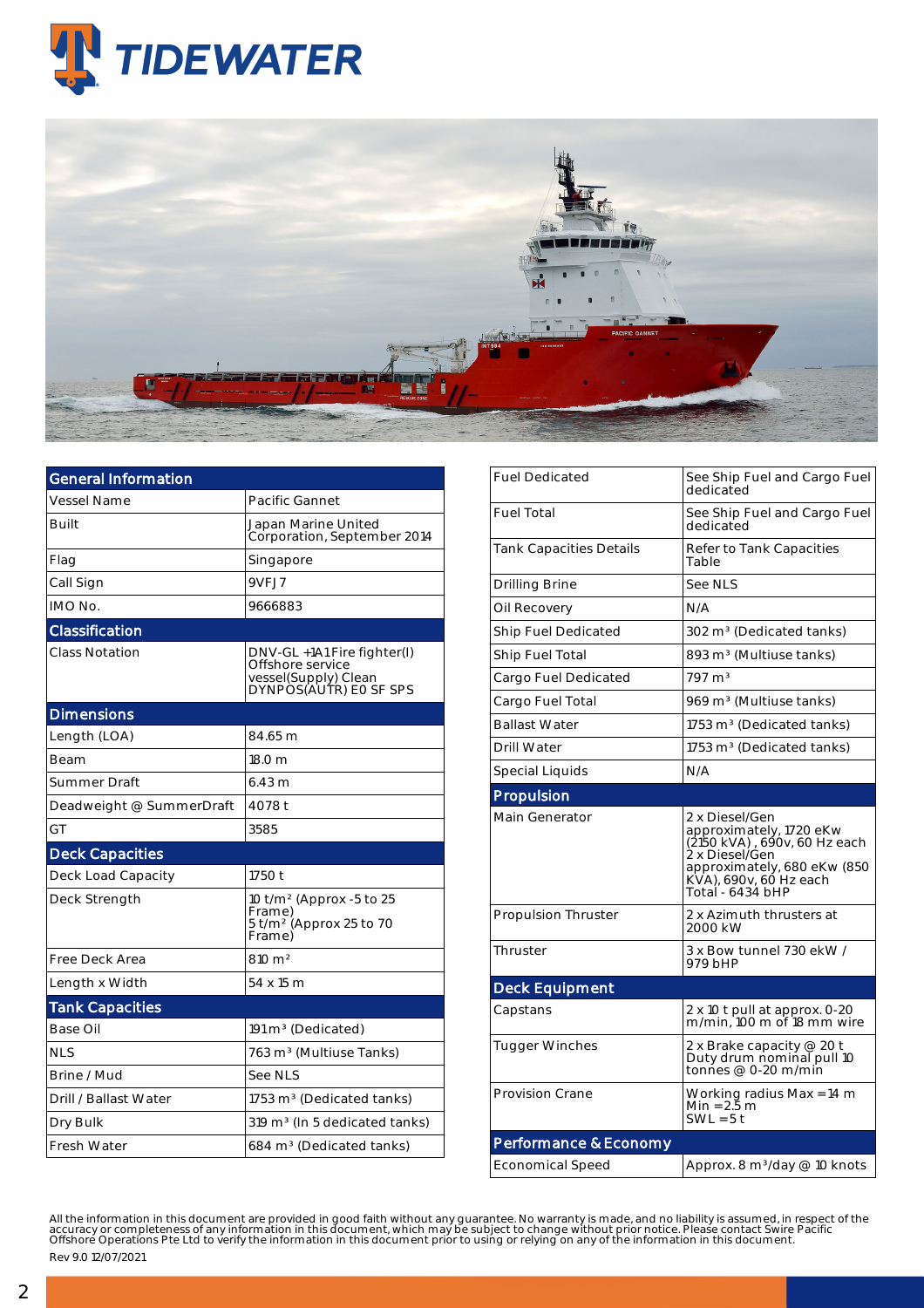

| DP<20%                                                                                               | Approx. 3 m <sup>3</sup> /day                                                                                       |  |  |  |  |
|------------------------------------------------------------------------------------------------------|---------------------------------------------------------------------------------------------------------------------|--|--|--|--|
| DP > 35%                                                                                             | Approx. 4 m <sup>3</sup> /day                                                                                       |  |  |  |  |
| Standby in Field                                                                                     | Approx. 2.5 m <sup>3</sup> /day                                                                                     |  |  |  |  |
| Standby in Port                                                                                      | Approx. 1.5 m <sup>3</sup> /day                                                                                     |  |  |  |  |
| <b>Note</b>                                                                                          | Performance & Economy<br>figures are given at mean<br>vessel draft of 5.0 m (2200 t<br>deadweight) & Beaufort Scale |  |  |  |  |
| <b>Dynamic Positioning System</b>                                                                    |                                                                                                                     |  |  |  |  |
| Type                                                                                                 | GE Energy c-Series DPS-21<br>Duplex DP System                                                                       |  |  |  |  |
| Reference Systems                                                                                    | 1 x Radascan<br>1 x Fanbeam<br>2 x Veripos DGPS                                                                     |  |  |  |  |
| <b>Motion Reference Units</b>                                                                        | $3 \times VRI$<br>2 x Ultrasonic Anemometers<br>2 x Gyros Compasses                                                 |  |  |  |  |
| <b>Rescue Boat</b>                                                                                   |                                                                                                                     |  |  |  |  |
| 1.1 x Maritime Partner MP660 Springer, 10 person, SOLAS<br>approved FRB with inboard diesel waterjet |                                                                                                                     |  |  |  |  |
| Accommodation                                                                                        |                                                                                                                     |  |  |  |  |
| Person Capacity                                                                                      | Total 49<br>15 x 1 man cabin (Including<br>Hospital)<br>13 x 2man cabins                                            |  |  |  |  |

2 x 4man cabins

All the information in this document are provided in good faith without any guarantee. No warranty is made, and no liability is assumed, in respect of the<br>accuracy or completeness of any information in this document, which

Rev 9.0 12/07/2021